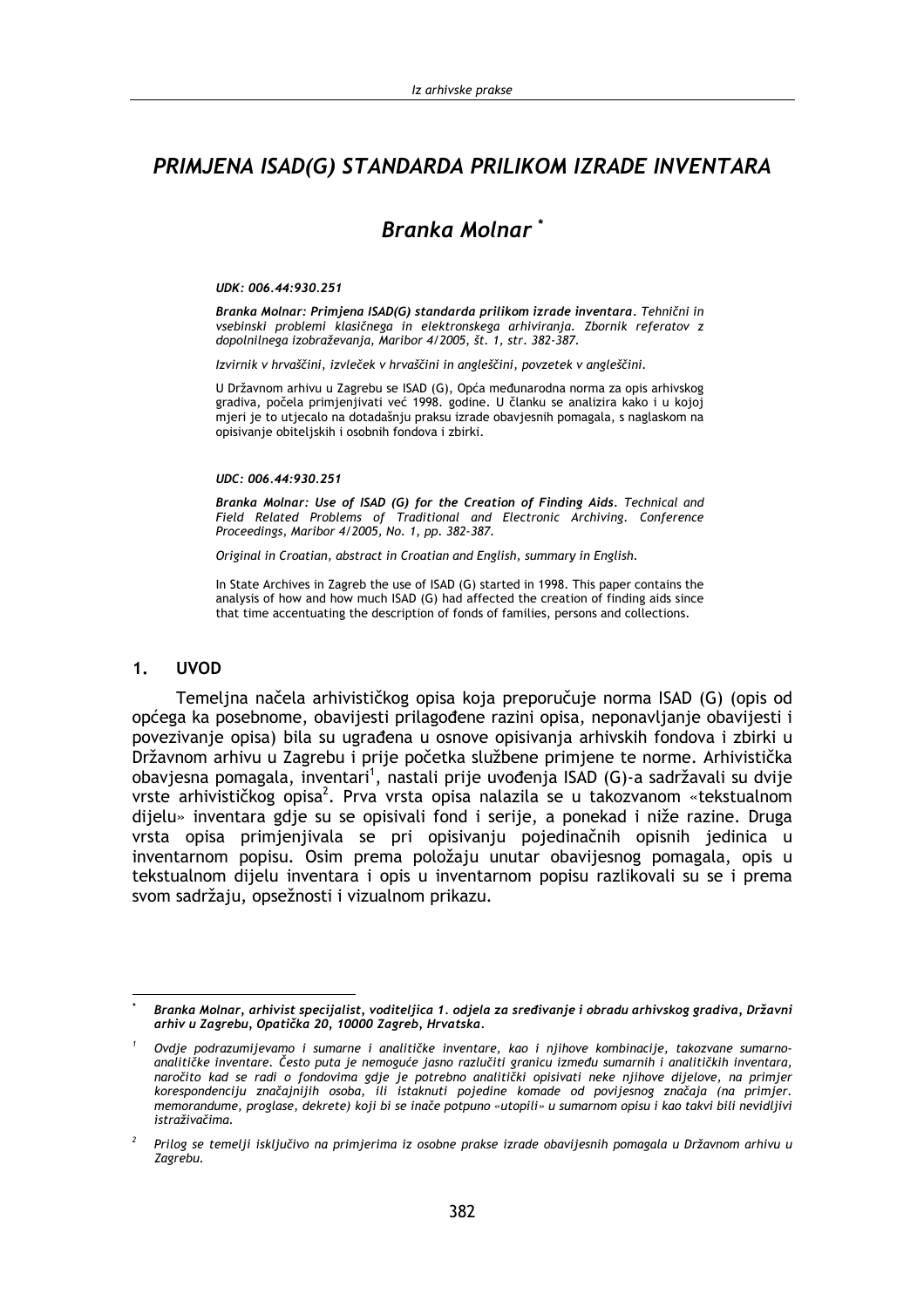#### **TEKSTUALNI DIO INVENTARA**  $1<sub>1</sub>$

Opis u tekstualnom dijelu inventara bio je i ostao relativno opširan, ponekad se sastoji i od nekoliko desetaka stranica i čita se u kontinuitetu poput knjige. Važno je znati da, bez obzira na klasifikacijsku određenost fonda ili zbirke, metoda sastavljanja ovog opisa jednaka je za sve fondove i zbirke. Danas je taj opis u potpunosti usklađen s normom ISAD  $(G)^3$ , te sadrži dvadeset šest pretpostavljenih elemenata u sedam područja opisa<sup>4</sup>. Uvođenjem ISAD (G)-a sadržaj tekstualnog dijela inventara doživio je promjene, koje su ipak više vizualne nego kvalitativne. Kako? Pokažimo to uspoređujući stanje prije i nakon uvođenja ISAD(G)-a.

Na primjer, inventar jednog obiteljskog fonda opisanog na razini fonda prije primjene ISAD (G)-a shematski bi se mogao prikazati ovako:

- Naslovna stranica inventara
- Sumarni opis fonda
- Tekstualni dio inventara
- Inventarni popis
- Prilozi (npr. rodoslovno stablo tvorca fonda, konkordantska tabela starih i novih signatura, i tako dalje...)

Dakle, prije primjene ISAD (G)-a, tekstualnom dijelu inventara uvijek je prethodila neka vrsta kratkog sumarnog opisa fonda, njegove «osobne iskaznice» u kojoj su se opisivali:

- Redni broj arhivskog fonda u pregledu Arhivski fondovi i zbirke u SFRJ, SRH, Bgd. 1984.
- Redni broj arhivskog fonda u Općem inventaru Državnog arhiva u Zagrebu
- Naziv arhivskog fonda
- Miesto siedište stvaratelja fonda  $\bullet$
- Raspon godina postojanja stvaratelja fonda  $\bullet$
- Raspon godina sačuvanog arhivskog gradiva
- Količina arhivskog gradiva u arhivskim jedinicama
- Arhivska obaviesna pomagala

Svi ovi elementi opisa ukratko su se izražavali u jednom retku<sup>5</sup> i odgovarali su sljedećim elementima opisa prema ISAD(G)-u: «oznaka», «naslov», «vrijeme nastanka gradiva u jedinici opisa», «opseg jedinice opisa» i «obavijesna pomagala», pri čemu je fond bio pretpostavljena razina opisa. Vidi se da je već ovaj dio inventara sadržavao sve elemente opisa koji su bitni za međunarodnu razmjenu opisane obavijesti o fondu.

Osim ISAD (G)-a, u praksi se sve više nastoji primjenjivati i ISAAR (CPF) i druge norme, na primjer, ISO 5963 (pri izboru riječi za indeksaciju), ISO 2788 (pri izradi tezaurusa), ISO 999 (pri izradi kazala), ISO 690 (za citiranje objavljenih izvora).

<sup>4 1.</sup> Identifikacija/prepoznatljivost, 2. Kontekst, 3. Sadržaj i ustroj, 4. Dostupnost i uvjeti korištenja jedinice opisa, 5. Dopunski izvori, 6. Napomene, 7. Kontrola opisa.

<sup>&</sup>lt;sup>5</sup> Na primjer: 847. NUGENT ALBERT - Zagreb, Beč, London; (1816.- 1896.), [1803./1815.] 1816./1888., kut. 1; Al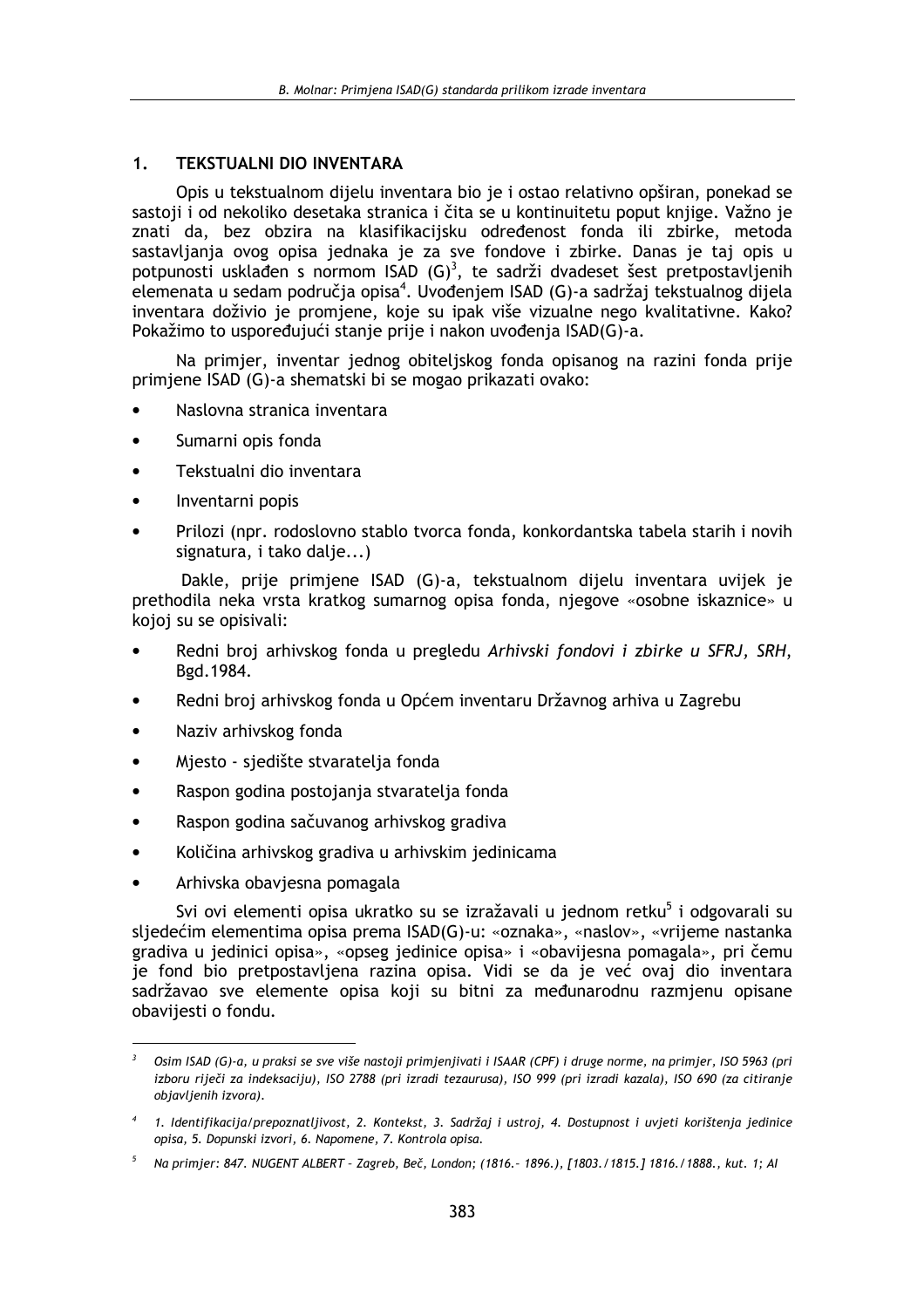Sam tekstualni dio inventara sadržavao je nekoliko poglavlja koja su obično imala sliedeće naslove:

- Povijesna bilješka o fondu
- $\bullet$ Povijesna bilješka o stvaratelju fonda
- Sadržaina fizionomija i valorizacija fonda  $\bullet$
- Klasifikacijska shema fonda

«Poviiesna bilješka o fondu» sadržavala je podatke o načinu preuzimanja gradiva u arhiv, o sadržaju primopredajnog zapisnika, te o evidentiranju nove akvizicije u Urudžbenom zapisniku arhiva i Knjizi ulaza arhivskog gradiva, što odgovara obavijestima koje ISAD (G) predviđa u elementima «način preuzimanja» i «povijest fonda».

«Povijesna bilješka o stvaratelju fonda» opisivala je naziv i historijat stvaratelia fonda i davala je podatke o bibliografiji, a to se podudara s rubrikama «biografski podaci» i «bibliografija» prema ISAD (G)-u.

U poglavlju «Sadržajna fizionomija i valorizacija fonda» opisivala se količina gradiva u fondu, njegov vremenski raspon, postojanje vremenskih i sadržajnih praznina, odnosno cjelovitost i homogenost gradiva, vrste gradiva u fondu, jezik i pismo u gradivu, koja su arhivistička načela primijenjena prilikom sređivanja fonda. kakav je poredak gradiva u fondu, odnosno, kakva je uspostavljena struktura fonda, koje su serije u fondu (njihov naziv, sadržaj, vremenski raspon i opseg), te kako se vrednuje fond u cjelini, pri čemu bi se naglasilo za koja područja istraživanja može poslužiti relevantno gradivo. Sve to odgovara sljedećim ISAD (G) elementima: «količina», «tvarne značajke i tehnički uvjeti», «nosač», «sadržaj», «jezik/pismo u gradivu». Ovdie treba primijetiti da ISAD (G) ne zahtijeva postupak valorizacije fonda, što je nedostatak budući da valorizacija nekog fonda najviše utječe na njegov položaj na ljestvici prioriteta prilikom svih arhivističkih postupaka - vredniji fondovi zaslužuju analitičke inventare, prednost pri restauraciji, konzervaciji, zaštitnom snimanju, publiciranju i tako dalje.

Poglavlje «Klasifikacijska shema fonda» sadržavalo je shematski prikaz serija i podserija u fondu, što odgovara «planu sređivanja» prema ISAD (G)-u.

Iz prethodne analize vidi se da su u tekstualnom dijelu inventara nastalih prije primiene ISAD (G)-a bila potpuno pokrivena sliedeća ISAD (G) područia opisa: «Identifikacija/prepoznatljivost», «Kontekst», «Sadržaj i ustroj», a da većinom nisu bili zastupljeni elementi iz sljedećih područja opisa: «Dostupnost i uvjeti korištenja jedinice opisa», «Dopunski izvori», «Napomene»<sup>6</sup> i «Kontrola opisa».

Ovdje treba naglasiti da je veliki doprinos ISAD (G)-a upravo u području «Dopunski izvori», jer se u tom području opisa od arhivista traži precizno određivanje referencijalnih obavijesti o jedinici opisa, čime se olakšava pronalaženje i razmjena obavijesti o arhivskom gradivu, omogućava korištenje zajedničkih normativnih

To su sljedeći elementi opisa:«odabiranje, izlučivanje i rokovi čuvanja», «dopune», «uvjeti dostupnosti», «uvjeti objavljivanja ili umnožavanja», «postojanje i mjesto čuvanja izvornika», «postojanje i mjesto čuvanja preslika», «dopunski izvori» i«pravila i propisi».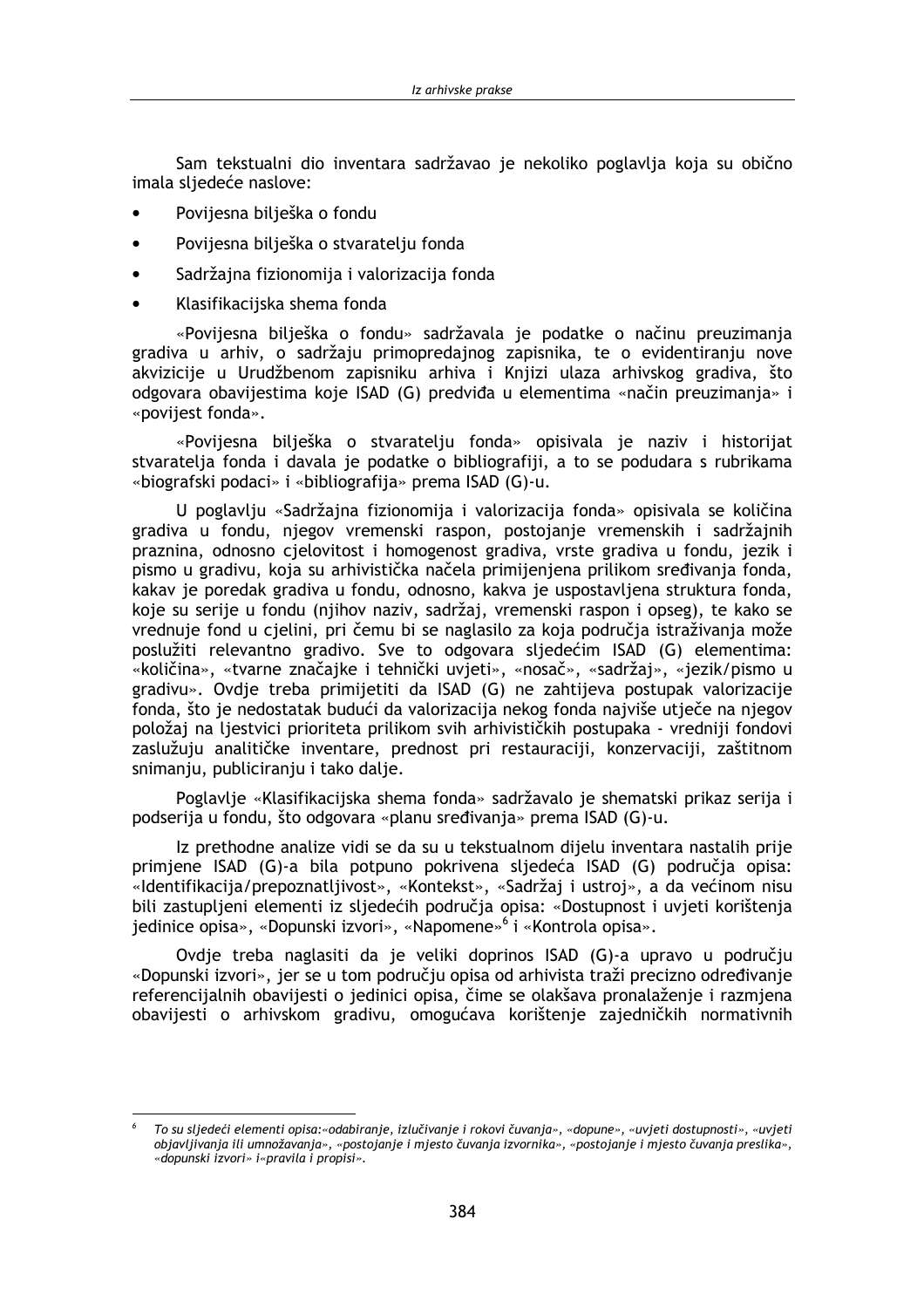podataka i objedinjavanje opisa iz različitih arhiva u jedinstveni informacijski  $\frac{1}{2}$ sustav<sup>7</sup>

#### **INVENTARNI POPIS**  $2<sup>1</sup>$

Inventarni popis uvijek sadrži kratke i sažete opise pojedinih opisnih jedinica, te skoro da se i nije mijenjao primjenom ISAD (G)-a. Opis svake opisne jedinice sadržan je u jednom retku i raspoređen obično kroz četiri ili pet rubrika (signatura opisne jedinice, sadržaj, vremenska oznaka, napomena), čita se s lijeva na desno, odozgo prema dolje, a shematski prikazano, izgleda ovako:

| Signatura opisne<br>jedinice | Sadržaj      | Vremenska<br>oznaka          | Napomena                  |
|------------------------------|--------------|------------------------------|---------------------------|
| -----------                  | ------------ | ---------------------------- | ------------------------- |
| -----------------            | ------------ | -----------                  | ----------------          |
| ---------                    | --------     | ----------                   | -------------             |

Sastavljanje inventarnog popisa je delikatan posao. Osim prikladnog tabličnog prikaza, preglednih rubrika, jasnog numeričkog označavanja i odgovarajućih naslova opisnih jedinica<sup>8</sup>, za izradu dobrog inventarnog popisa najvažnija je pravilna i dosliedna primiena terminologije, naročito u rubrici «Sadržaj». Drugim riječima, u inventarnom popisu jedan od najvažnijih zahtjeva je dosljednost, pri čemu za jednaki sadržaj treba rabiti jednaku terminologiju. Ovdje je naročito važno da korištena terminologija bude jasna, precizna, točna i razumljiva dok aproksimacije treba izbiegavati<sup>9</sup>. Kad se sastavlja inventarni popis treba razmišliati o pojmovima koji će ući ili se već nalaze u kontroliranom terminološkom riečniku, u tezaurusu. Dobro sastavljen tezaurus olakšava i pojednostavnjuje opis arhivskog gradiva. To zahtijeva postojanje određene discipline unutar arhiva ili odjela, kako bi se postigla ujednačenost opisa na institucionalnoj razini. Tek onda će i istraživači moći jasno prepoznati naš arhivistički opis i pravilno citirati podatke o korištenim izvorima.

Ovdje ponovo treba istaknuti da je opis pojedinačnih opisnih jedinica u inventarnom popisu različit od opisa u tekstualnom dijelu inventara. Ne samo što je opis u inventarnom popisu kraći, smješten u rubrikama i sastavljen biranim rječnikom indeksiranih pojmova, nego ni metoda njegova sastavljanja nije jednaka za sve fondove i zbirke. Neke vrste arhivskog gradiva, na primjer tiskovine i fotografije

Ipak, treba napomenuti da su «Matični listovi», jedna od arhivskih evidencija o fondovima, sadržavali obavijesti o odabiranju, izlučivanju i rokovima čuvanja gradiva, kao i o dopunskim izvorima, odnosno o eventualnom postojanju dijelova fonda u drugim arhivima.

Moglo bi se reći da dizajniranje inventarnog popisa posredno reflektira raspored gradiva na arhivskim policama.

Tako se, na primjer, ne treba bojati izraza «signatura opisne jedinice», ako smo se odlučili za njega. Mogli smo se odlučiti za izraz «oznaka opisne jedinice» ili neki drugi, važno je samo da se zna što taj izraz znači i da ga se dosljedno koristi. Jednako tako, ako smo, na primjer, odlučili rabiti izraz «primljena korespondencija», onda taj izraz treba ponavljati svaki put kad se radi o gradivu takve vrste, a ne jednom ga opisati kao «primljena pošta», drugi put kao «primljena pisma», treći put kao «pasivna korespondencija» ili nekako drugačije.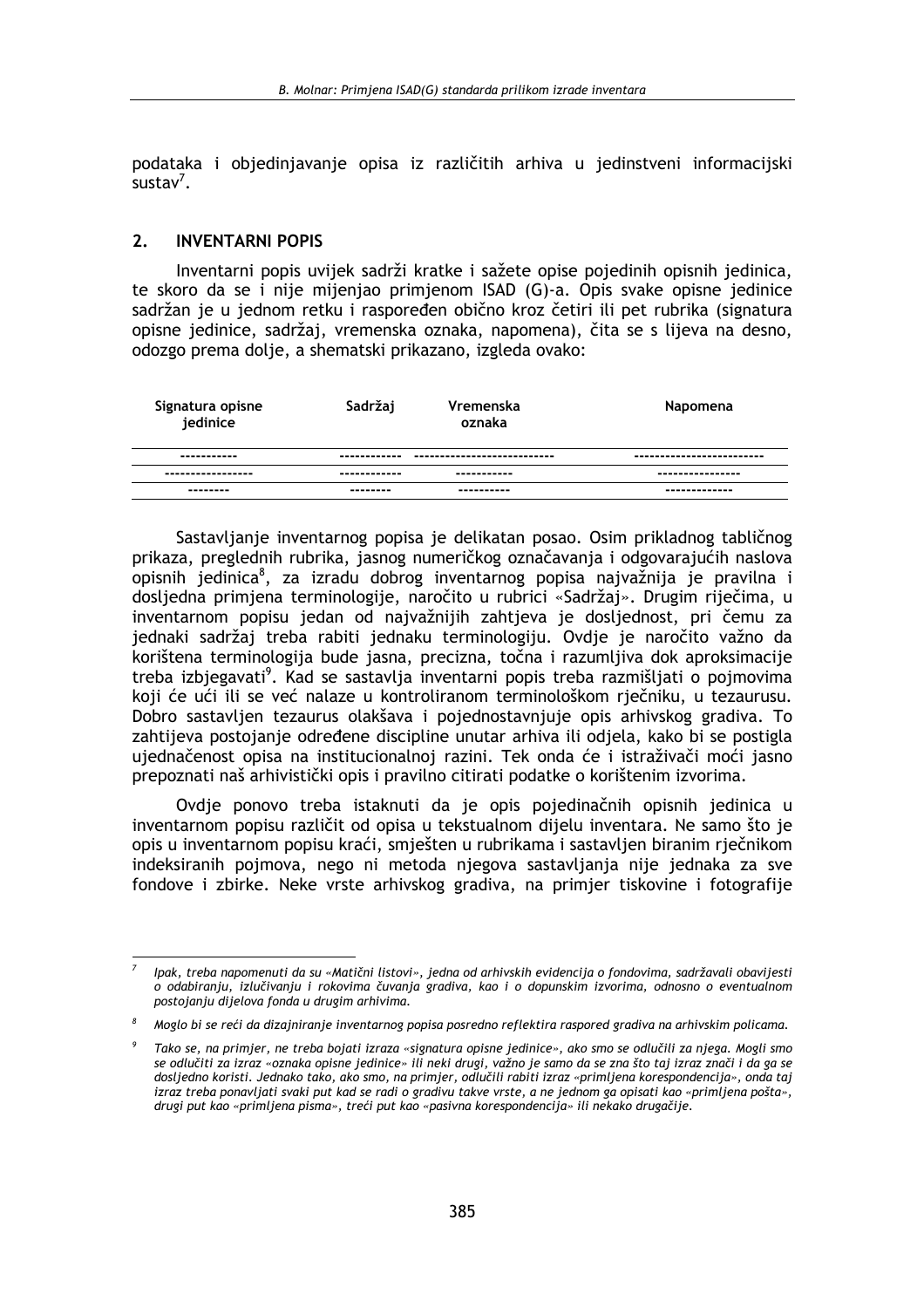traže primienu većeg broja rubrika inventarnog popisa<sup>10</sup>. Za nijh smo u Državnom arhivu u Zagrebu kreirali specifične inventarne popise<sup>11</sup>.

Tako inventarni popis serije «Plakati» koja se nalazi u sastavu zbirke «Tiskovine» sadrži tri skupine rubrika:

- signatura opisne jedinice, broj kopija, izvorni naslov, izvorni 1. Formalna obrada: podnaslov, namjena, mjesto održavanja događaja zapisanog na plakatu, vrijeme održavanja događaja zapisanog na plakatu, izdavač plakata, godina izdanja plakata, tiskara
- 2. Materijalni opis: dimenzije u cm, boja, tehnika
- 3. Sadržajna obrada: osoba vezana uz plakat (i njezina uloga), tema, vremenska odrednica, geografska odrednica, napomena.
- zbirke «Memorandumi» sadrži sljedeće rubrike: redni broj, Inventarni popis naziv tvrtke, vlasnik, sjedište tvrtke, vremenska odrednica, boja, sadržaj, napomena.
- Fotografije se opisuju kroz sljedeće rubrike inventarnog popisa: signatura, broj kopija, namjena, naslov, podnaslov, sadržaj, fotograf, vremenska odrednica, geografska odrednica. fotografski postupak, polaritet, format, boja, napomena.

U sva tri slučaja radi se o opisivanju «grafičkog materijala», gradiva koje pruža tekstualnu i vizualnu informaciju i koje osim svog dokumentarnog značaja ima i estetsku vrijednost, te je potrebno opisati i njegov fizički izgled<sup>12</sup>.

Iz navedenih primjera vidi se da kreiranje inventarnog popisa traži fleksibilnost i prilagodbu opisa vrsti gradiva<sup>13</sup>. Arhivist mora posjedovati određeni senzibilitet koji će mu omogućiti da njegov opis bude dovoljno sažet, a opet cjelovit i informativan.

Na kraju, možemo zaključiti da je izrada dobrog inventara veliki izazov. Opisujući fond ili zbirku, arhivist nastoji istraživaču pružiti potpune, točne i provjerene informacije o onome što istraživač već zna i onome što tek treba otkriti. Inventar time postaje katalizator za nova područja istraživanja. Istovremeno, sadržavajući standardizirani opis, indeksirane termine i obavijesti o dopunskim izvorima, inventar postaje dijelom veće cieline, jedinstvenog informacijskog sustava.

<sup>&</sup>lt;sup>10</sup> Budući da je norma ISAD(G) sastavljena s namjerom da pruži mogućnost najšire primjene u međunarodnom arhivističkom okružju, bila je, zapravo, samo prvi korak u normizaciji opisa. Povjerenstvo za izradu ISAD (G) naglasilo već u prvom izdanju te norme da je potrebno izraditi daljnja pravila za opis posebnih vrsta gradiva.

<sup>&</sup>lt;sup>11</sup> Pod utjecajem MARC standarda.

<sup>&</sup>lt;sup>12</sup> Ne treba zaboraviti da fotografije nalazimo u skoro svim obiteljskim i osobnim fondovima, te vrlo često u fondovima društava i u gospodarstvenim fondovima. Za tiskovine (primjerci novina, novinski izresci, razglednice. brošure, proglasi, leci i drugo) možemo reći da su u većem ili manjem opsegu prisutne u skoro svim fondovima.

<sup>&</sup>lt;sup>13</sup> Tako, na primjer, kod obiteljskih fondova pojedine članove obitelji opisujemo (pred)brojevima i njihovim imenom i prezimenom. Numeričko označavanje tada slijedi generacijski niz i izražava pripadnost određenoj obiteljskoj grani. U slučaju da više članova obitelji ima jednako ime, opis proširujemo naznakom odnosa roditelji - djeca. Posebno treba biti pažljiv pri definiranju odnosa muž - žena i odrediti najbolji način prikazivanja takve veze. Zapravo, možemo reći da je kod velikih obiteljskih fondova, koji sadrže gradivo mnogih generacija potreban elastičan model svojevrsnog numeričkog preslika rodoslovnog stabla.